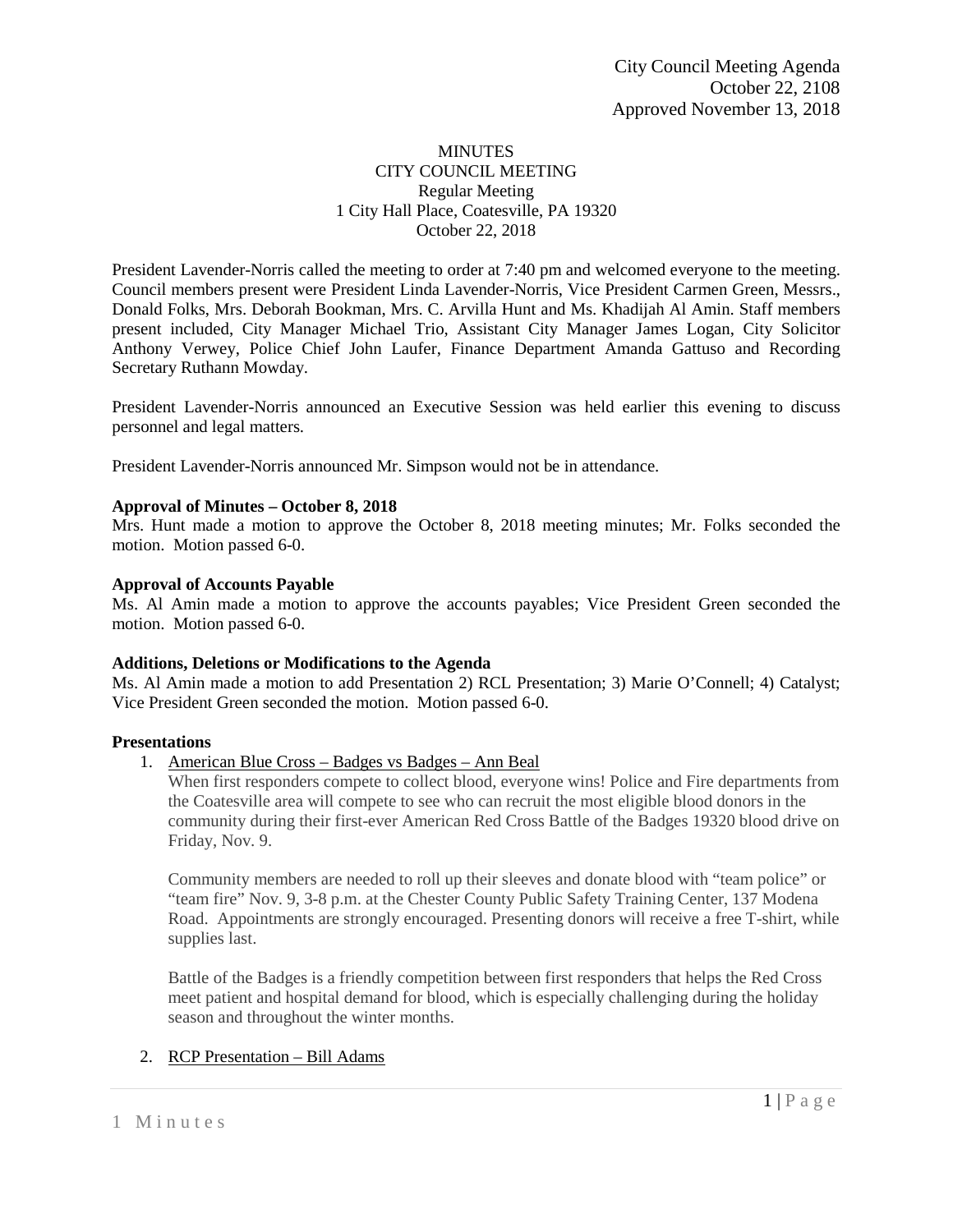Mr. Adams explained The Responsible Contractor Policy, RCP, supports and encourages fair wages and fair benefits for workers employed in the construction, maintenance and operations of CalSTRS properties by the contractors and subcontractors of our investment managers. The policy is subject to fiduciary principles concerning duties of loyalty and prudence, both of which further require competitive returns on CalSTRS' real estate investments. CalSTRS has received strong support from labor organizations.

A responsible contractor, as used in this policy, is a contractor or subcontractor who pays workers a "fair wage" and a "fair benefit" as evidenced by payroll and employee records. Fair benefits are defined as including, but are not limited to, employer-paid family health care coverage, pension benefits and apprenticeship programs. What constitutes a fair wage and fair benefit depends on the wages and benefits paid on comparable investment projects, based on local market factors, that include the nature of the project (for example, residential or commercial, public or private), comparable job or trade classifications and the scope and complexity of services provided.

State and local bidding laws do have minimal requirements which are part of the problem since only minimal steps are taken to define or put teeth into the responsible component of the "lowest responsible contractor" requirements that apply to all PA bidding authorities. Most laws, simply require this but then take little to no action to make sure public contractors are actually "responsible" --- ie, have the requisite qualifications, performance capabilities and record of "business integrity" (law compliance, etc.) to successfully perform the projects for which they are hired.

The RCP helps public bodies hire better qualified contractors and better qualified construction craft workers who produce better projects.

### 3. Marie O'Connell – Express Pro

Ms. O'Connell announced she joined Express Employment Professionals in July of 2015 as the owner of the Chester County (Main Line), PA office. She and her team partner with a variety of businesses of all sizes, across many industries, providing a full range of staffing services to help ensure client's maximum flexibility and cost savings.

Express Employment Professionals of Chester Main Line, PA is a leading staffing provider

helping job seekers find work with a wide variety of local businesses. Because we're locally

owned, we live in and work in this community and have a vested interest in its success. In

addition to our staffing services, our team is actively involved with a wide variety of causes and

organizations that help strengthen our beautiful city.

The vision is to help as many people as possible find good jobs by helping as many clients as possible find good people. Teamwork makes Dreamwork!

### 4. Catalyst

Mr. Earle announced the application for the Gateway Ampitheatre will be submitted within the next few weeks.

### **Citizens' Hearings –** *Regular Action Items Only* **(3 Minutes)**

There were no citizen's comments on regular action items only,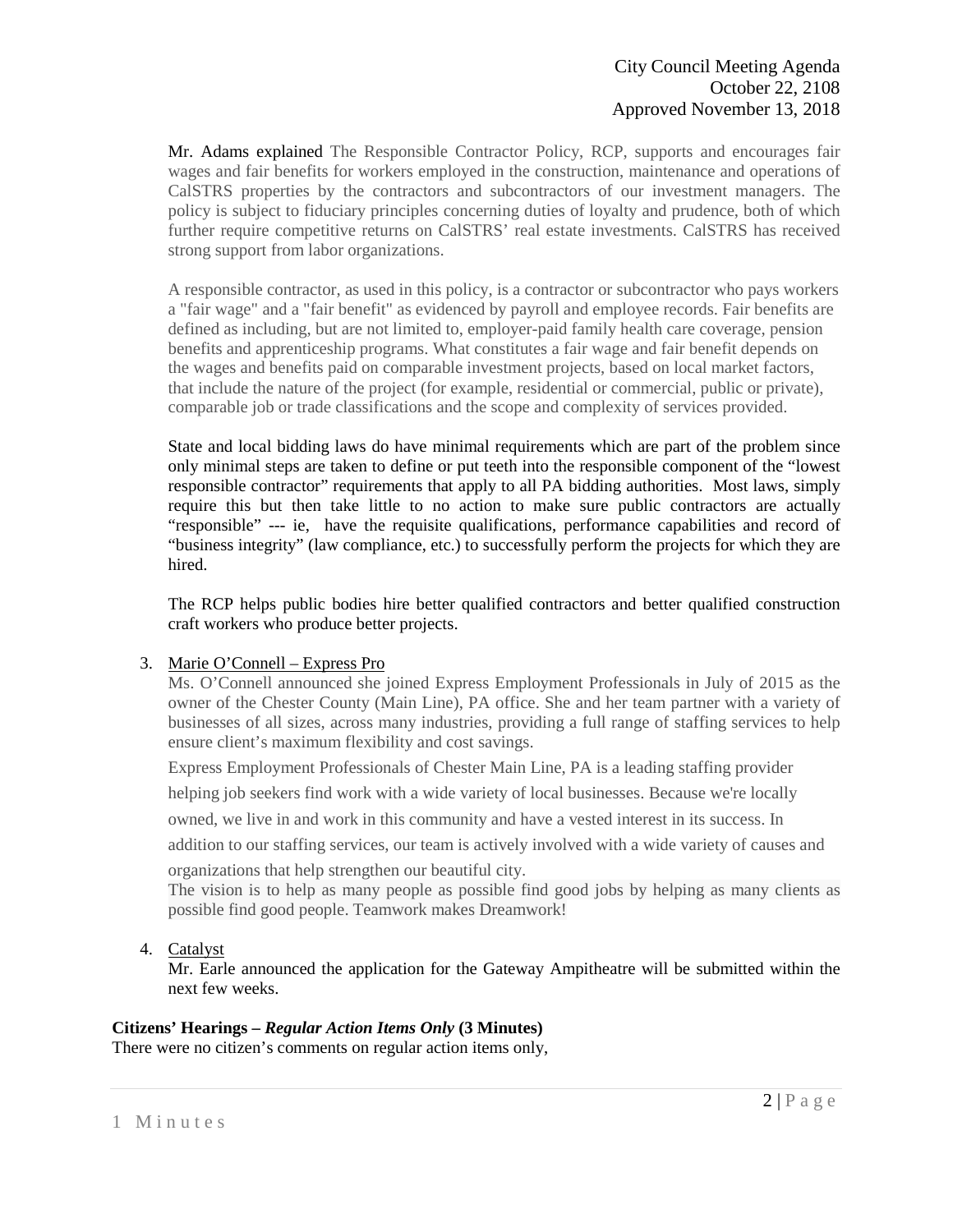Vice President Green made a motion to close citizens' hearings on regular action items only; Mrs. Bookman seconded the motion. Motion passed 6-0.

### **Regular Action Items**

1. Receive and consider second reading and adoption an Ordinance Amending Ordinance No. 1327- 2009, Authorizing and Approving a Seven Million Dollar (\$7,000,000.00) Loan Agreement and Promissory Note Between the Redevelopment Authority and the City of Coatesville, to Authorize the capitalization of one million nine hundred – sixty-two thousand, two hundred thirty-four dollars (\$1,962,234.00) accrued interest, forgiveness of certain accrued interest, elimination of further interest payments and setting forth terms of repayment; and authorizing and approving a promissory note between the Redevelopment Authority and the City of Coatesville.

Ms. Al Amin made a motion to approve second reading and adoption an Ordinance Amending Ordinance No. 1327-2009, Authorizing and Approving a Seven Million Dollar (\$7,000,000.00) Loan Agreement and Promissory Note Between the Redevelopment Authority and the City of Coatesville, to Authorize the capitalization of one million nine hundred – sixty-two thousand, two hundred thirty-four dollars (\$1,962,234.00) accrued interest, forgiveness of certain accrued interest, elimination of further interest payments and setting forth terms of repayment; and authorizing and approving a promissory note between the Redevelopment Authority and the City of Coatesville; Mr. Folks seconded the motion . Motion passed 4-2. Ms. Al Amin and Mrs. Hunt were the dissenting votes.

2. Receive and consider budget timeline

Mrs. Hunt made a motion to approve the budget timeline; President Lavender-Norris seconded the motion. Motion passed 6-0.

Vice President Green made a motion to close regular action items only; Mrs. Hunt seconded the motion. Motion passed 6-0.

#### **Discussion Item**

- 1. Meeting Minutes There was no discussion on meeting minutes at this time.
- 2. Pawlowski Gazebo dedication Council agreed to have the Pawlowski Gazebo dedication on November 10, 2018 at 1 pm.
- 3. Ribbon Cutting No date was set for the ribbon cutting.

#### **Solicitor's Report**

Mr. Verwey announced he worked on:

- Real Estate issues
- Right to Knows
- Legal Issues
- Civil Service List and what is required by the City

#### **City Manager's Report**

Mr. Trio announced: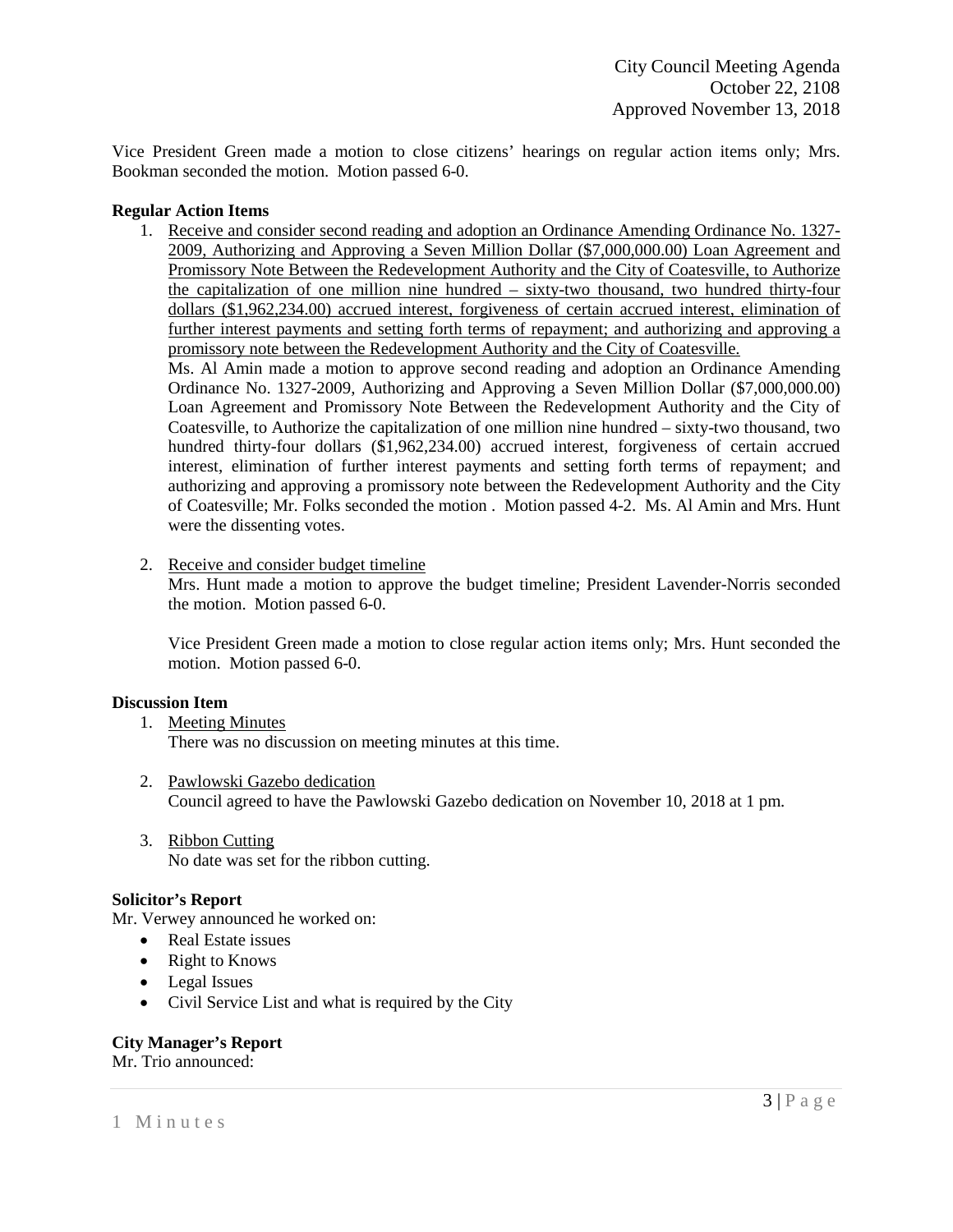City Council Meeting Agenda October 22, 2108 Approved November 13, 2018

- Lincoln Highway and  $1<sup>st</sup>$  Avenue realignment about ready to go
- Palmer Park construction has required additional electrical work
- South  $3<sup>rd</sup>$  Avenue Streetscapes project Cedarville providing inspection of installation work and CBDG compliance.
- PECO concrete work completed to patch areas adjacent to the Flower Shop
- BIU follow ups and rental inspections
- Transition for Codes Department and staff No new Zoning Board applications
- DEPG has a follow up hearing for the LCB projected for November 2018

### **Citizens' Hearings –** *Non-Agenda Items Only* **(3 Minutes)**

President Lavender-Norris announced access to City Hall will not be until 7:20 pm and the doors will not be open until then.

### Garrett McComsey

Mr. McComsey voiced his concern regarding the inactive furnace on the rental attached to his home (duplex). The various renters have been using kerosene over the years to heat the place. Council asked Mr. McComsey to speak with Mr. Logan or Mr. Trio.

#### Rosena Harden

Ms. Harden voiced her concerns regarding the overgrown grass and brush under the underpass. She asked for clean-up and the grass cut at the property where Mr. Legree used to live.

#### James Clark

Mr. Clark announced he has a business called Brush of Colors, LLC and offered to get volunteer work.

#### Charles Jaramillo

Mr. Jaramillo asked for a copy of the document signed to condemn his building. Council asked Mr. Jaramillo to fill out a Right to Know.

Mrs. Bookman made a motion to close citizens' hearings on non-agenda items only; Ms. Al Amin seconded the motion. Motion passed 6-0.

#### **Special Events**

There were no special events at this time.

#### **Council Comments**

Mr. Folks said "Just remember in the morning you're not fully dressed until you put a smile on your face."

Mrs. Hunt thanked everyone for attending the meeting. Happy about the encouraging information and communication this evening.

Ms. Al Amin thanked everyone for attending the meetings. Safe Travels.

Mrs. Bookman thanked everyone for attending the meetings. Safe Travels.